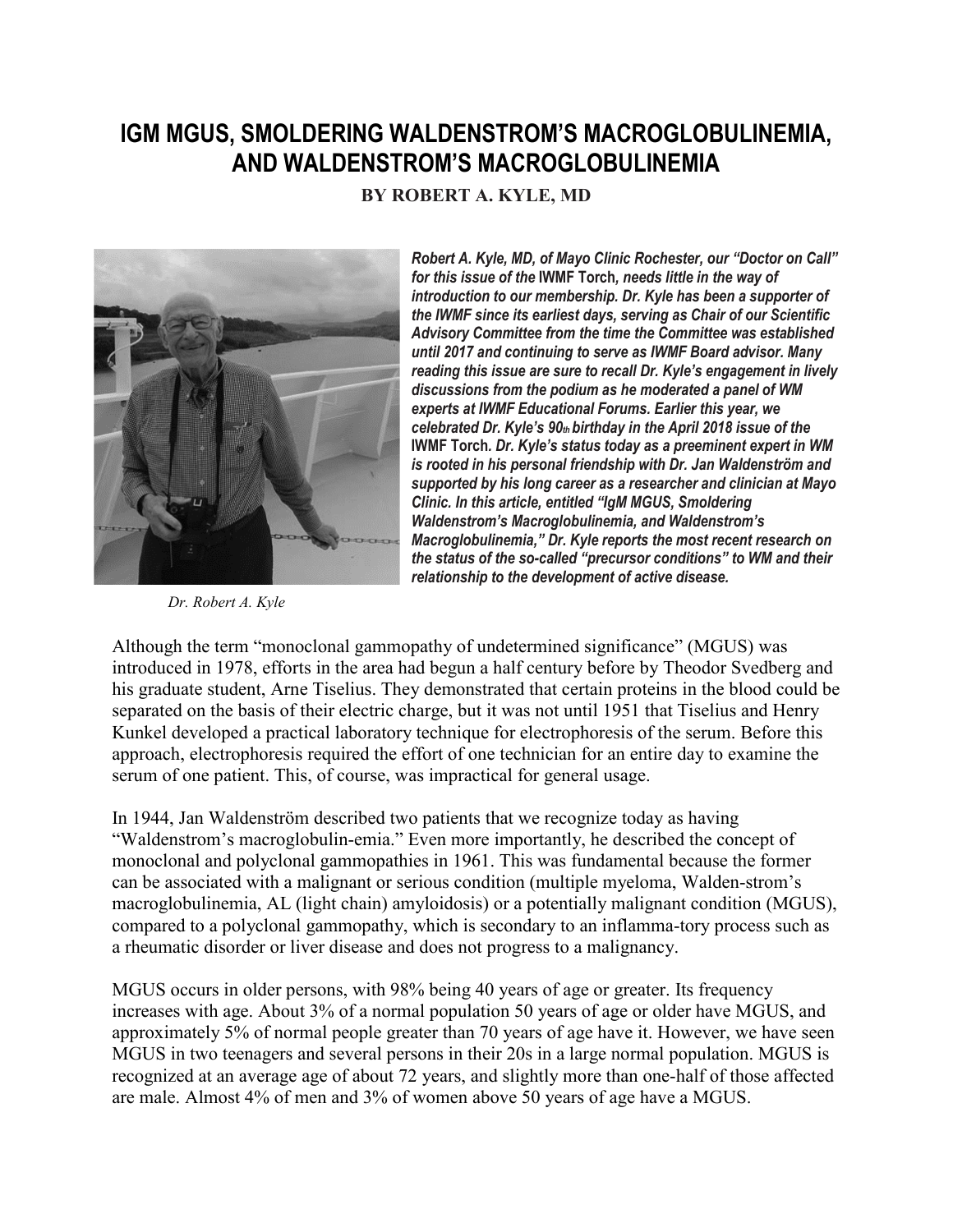The rate in men is similar to women who are a decade older, suggesting that women "age" more slowly than men. In people older than 85 years of age, the prevalence was almost 9% of men and 7% of women. The incidence of MGUS is twice as high in African Americans. The size of the monoclonal protein does not increase with advancing age. The frequency of MGUS is not greater in those who seek medical care frequently than in those who infrequently see a physician.

The immunoglobulin type is IgG in about 70%, IgA in 12%, IgM in 15%, and biclonal (two monoclonal proteins) in 3% of persons. The size of the M-spike in the serum protein electrophoretic pattern is less than 1.0 g/dL in 60% and greater than 2.0 g/dL in only 5% of persons. The light chain type is kappa in about 60% of individuals and lambda in the remainder. The level of uninvolved immunoglobulins (IgG or IgA) is reduced in about one-third of persons with an IgM monoclonal gammopathy. Approximately one-third of patients with MGUS have an abnormal kappa to lambda free light chain ratio. Examination of the urine reveals a monoclonal light chain (kappa or lambda) in about 30% of persons. The amount of urinary light chain is modest, with the majority of patients having less than 150 mg in a 24 hour urine specimen. Examination of the bone marrow, if done, usually contains less than 5% monoclonal plasma cells or lymphocytes, and must be less than 10% to qualify as a MGUS.

During long-term follow-up of more than 1,000 persons with MGUS, the risk of developing multiple myeloma was increased 24-fold, lymphoma with an IgM monoclonal protein was increased 1.6-fold, AL amyloidosis nearly 9-fold, WM 47.5-fold, and chronic lymphocytic leukemia 0.6-fold when compared to a normal population. These conditions developed in about 10% of patients with MGUS, which is six times higher than one would expect in a normal population. The risk of progression of MGUS was approximately 10% at 10 years, almost 20% at 20 years, 28% at 30 years, and 36% at 35 years if one excludes death from heart disease, stroke, or other malignancies such as cancer of the breast, prostate, lung, colon, or kidney. However, if one includes death from these conditions, only 10% of patients with MGUS overall developed multiple myeloma, lymphoma, AL amyloidosis, or WM. The rest died of conditions unrelated to these disorders. Sex, age at diagnosis, or duration of follow-up did not play a role in progression of MGUS. The M-protein disappeared during follow-up in 5% of this large series, but in the majority of persons, treatment with corticosteroids for a condition unrelated to the plasma cell disorder was responsible. The overall survival of patients with MGUS was shorter than that of a comparable normal population.

We estimate that an MGUS, when discovered "accidentally" in clinical practice, has likely been present for at least a decade.

In this discussion, we will emphasize IgM, which accounts for approximately 15% of all monoclonal gammopathies. IgM MGUS is characterized by the presence of a serum IgM monoclonal protein less than 3  $g/dL$ ; a bone marrow, if done, containing fewer than 10% lymphoplasmacytic cells; the absence of symptomatic anemia, enlargement of lymph nodes, liver or spleen; and no hyperviscosity of the blood. In addition, there are no constitutional symptoms such as unexplained fatigue, fever, night sweats, or weight loss. MGUS is completely asymptomatic and is usually found when the physician is examining the patient's blood for an unrelated condition.